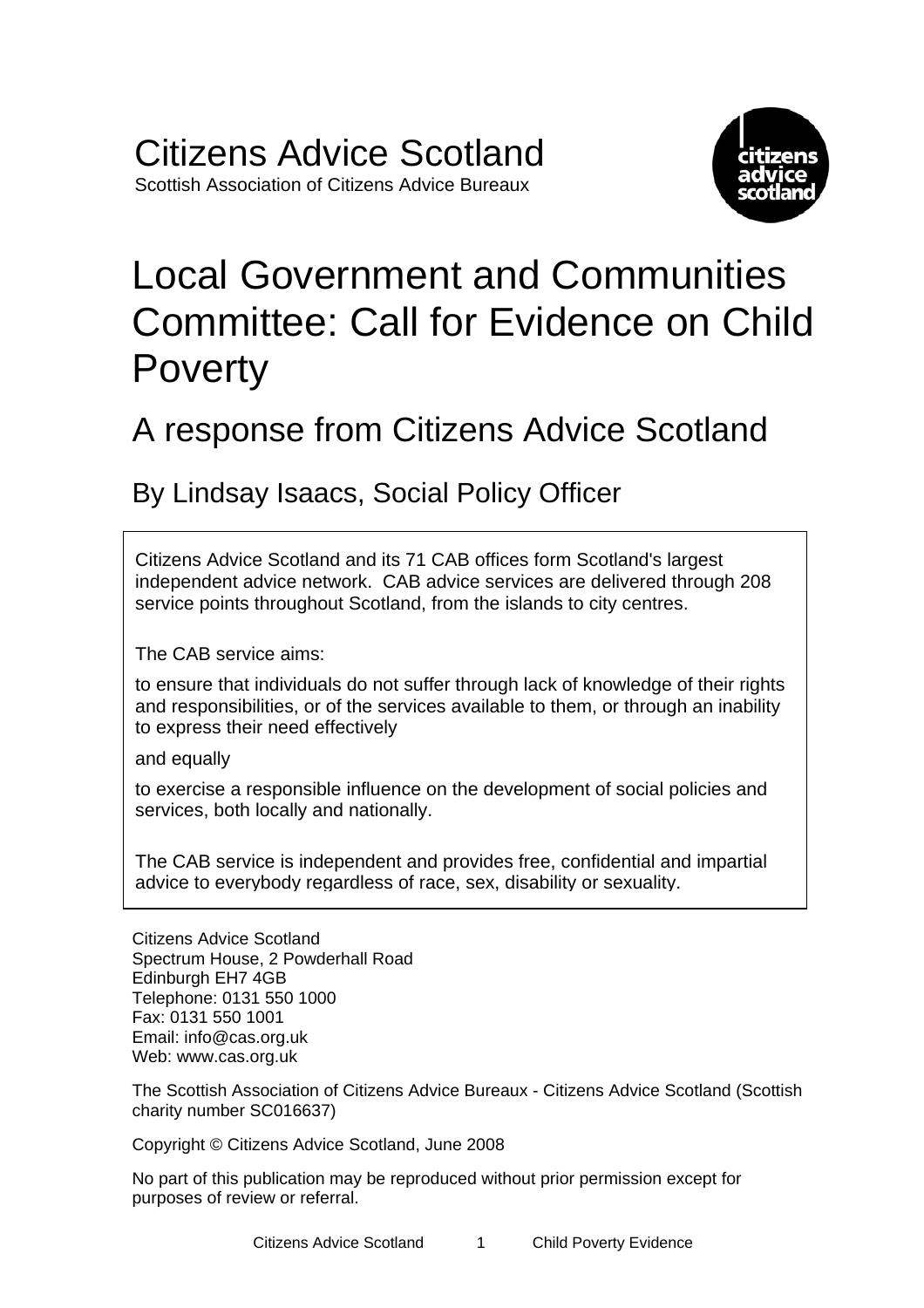- 1. Citizens Advice Scotland (CAS) is the umbrella organisation for Scotland's network of 71 Citizens Advice Bureau (CAB) offices. These bureaux deliver frontline advice services throughout nearly 200 service points across the country, from the city centres of Glasgow and Edinburgh to the Highlands, Islands and rural Borders communities.
- 2. In 2006/07, bureaux across Scotland dealt with 444,112 new issues, a 9% increase on the previous year. The largest area of enquiry relates to state benefits (31%), followed by consumer (22%) and employment (11%). More detailed analysis reveals that the biggest single issue brought to bureaux is consumer debt (14%), followed by disability benefits (6%). Our enquiries are therefore dominated by issues which arise from, or contribute to, poverty.
- 3. Citizens Advice Bureaux are available to anyone to use, and there is no such thing as an average CAB client. However, as a whole, users of the CAB service do share some common characteristics. For instance, compared with the general population, they are more likely to live in council housing (32.8% versus 20.6%) or other rented accommodation (21% versus 10.1%); less likely to be in full time employment (20.7% versus 45.5%) and more likely to be unemployed (2[1](#page-1-0).2% versus 4.5%)<sup>1</sup>.
- 4. CAS welcomes the opportunity to submit evidence to the Scottish Parliament's Local Government and Communities Committee's inquiry into child poverty in Scotland. As indicated above, we are well placed to comment in this area because of both the nature of clients seen by bureaux and the types of issue they bring. CAS has recently submitted written and oral evidence to the Scottish Affairs Select Committee's Enquiry on Poverty in Scotland<sup>[2](#page-1-1)</sup>, and a written response to the Scottish Government's consultation on tackling poverty<sup>[3](#page-1-2)</sup>.
- 5. Our evidence is based on the actual experiences of CAB clients, anonymised and presented as client case evidence. This is made possible by the service's social policy feedback mechanism. Bureaux throughout Scotland highlight the problems in their area by sending in specific case examples that are indicative of wider issues. This information is collated and analysed by CAS, in conjunction with statistics from each bureau detailing the issues about which their clients are seeking advice and assistance.

 <sup>1</sup> Social profile of CAB clients, CAS, May 2005

<span id="page-1-0"></span><sup>&</sup>lt;sup>2</sup> Scottish Affairs Select Committee Inquiry on Poverty in Scotland, CAS, October 2006

<span id="page-1-2"></span><span id="page-1-1"></span><sup>&</sup>lt;sup>3</sup> Tackling Poverty: A response from Citizens Advice Scotland, CAS, June 2008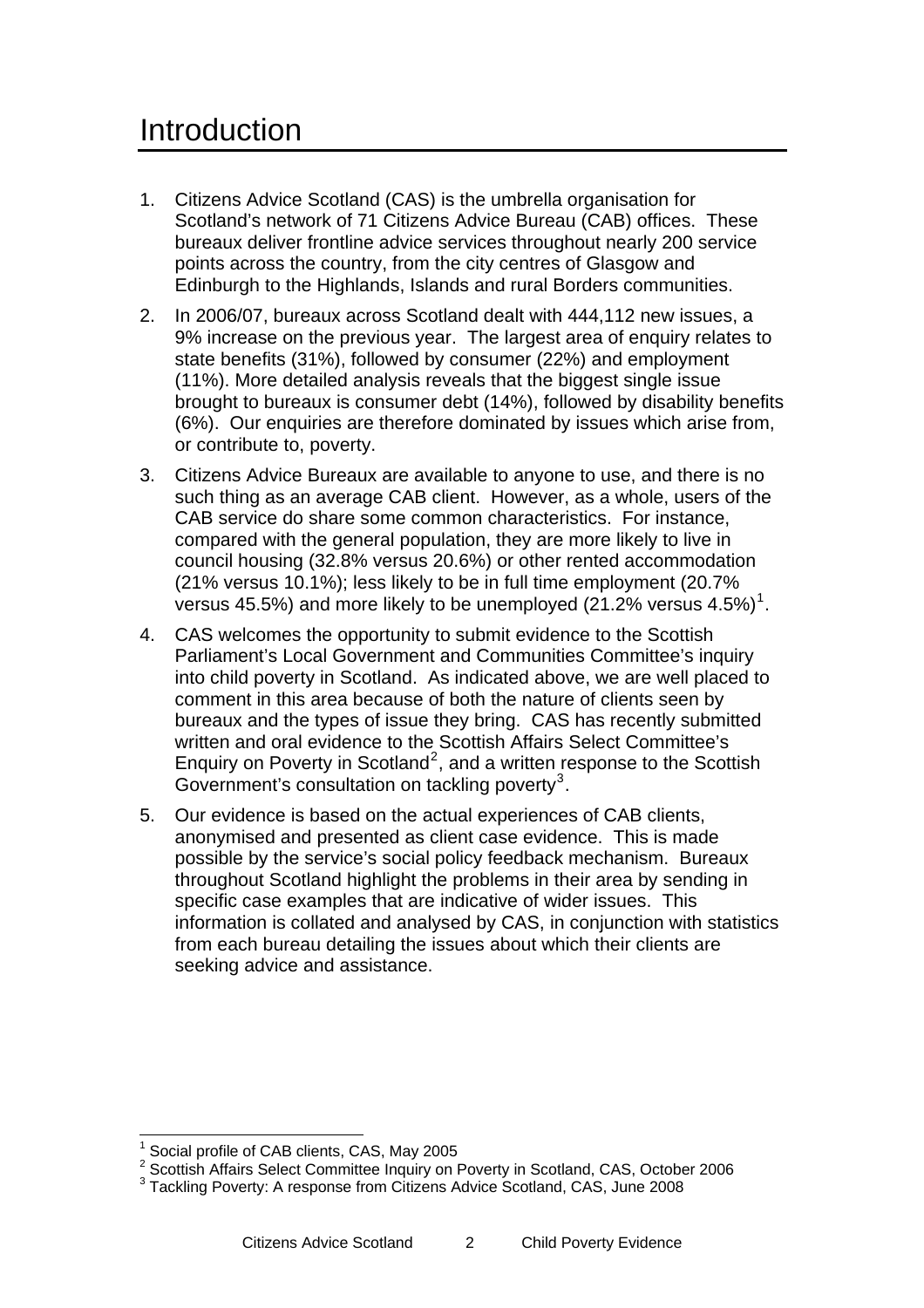6. The Committee has highlighted a number of areas of interest on which it is particularly keen to hear views. We have confined our evidence to two of these areas in which we have the most expertise, namely benefits & tax credits, and employment. Furthermore, because the Committee is keen to identify areas in which action can bring about immediate and significant difference, we have limited our comments to specific policy areas within the remit of the Scottish Parliament.

#### **Benefits & Tax Credits**

7. The legislation governing welfare benefits is reserved to Westminster and, consequently, the extent to which the Scottish Government can tackle child poverty via benefits and tax credits is limited. There are, however, two key areas in which CAS believes the Scottish Government could effect positive change.

#### **Supporting advice provision across Scotland**

- 8. The UK's benefit and tax credit systems, and the interactions between them, are incredibly complex and difficult to understand. Enquiries about benefits and tax credits represent the CAB service's largest area of enquiry, accounting for just under one third of all enquiries last year.
- 9. Advisers at citizens advice bureaux offer clients a range of support services in relation to benefits and tax credits. They help clients to understand and navigate the complex systems, ensure they are claiming everything to which they are entitled, calculate how their income might be affected by a move into work, assist with applications and support them to appeal.

An East of Scotland CAB reports of a lone parent client with three children currently on maternity leave. She was planning on giving up work as her sister who minds the two elder children cannot cope with the baby as well. She wanted to know what benefits she would be entitled to, and how to claim.

- 10. Our client evidence demonstrates that the advice and support provided by bureaux in relation to welfare benefits is a) necessary, b) effective and c) under-resourced.
- 11. Advice and support is *necessary*. The gains for those who are most vulnerable are perhaps seen most clearly in one of the most routine tasks undertaken by bureaux – assistance with filling in forms. According to the latest survey of adult literacy: 22% of Scots have the lowest level of document literacy, 25% of people in Scotland sometimes need help with filling out forms and 20% require help with reading information from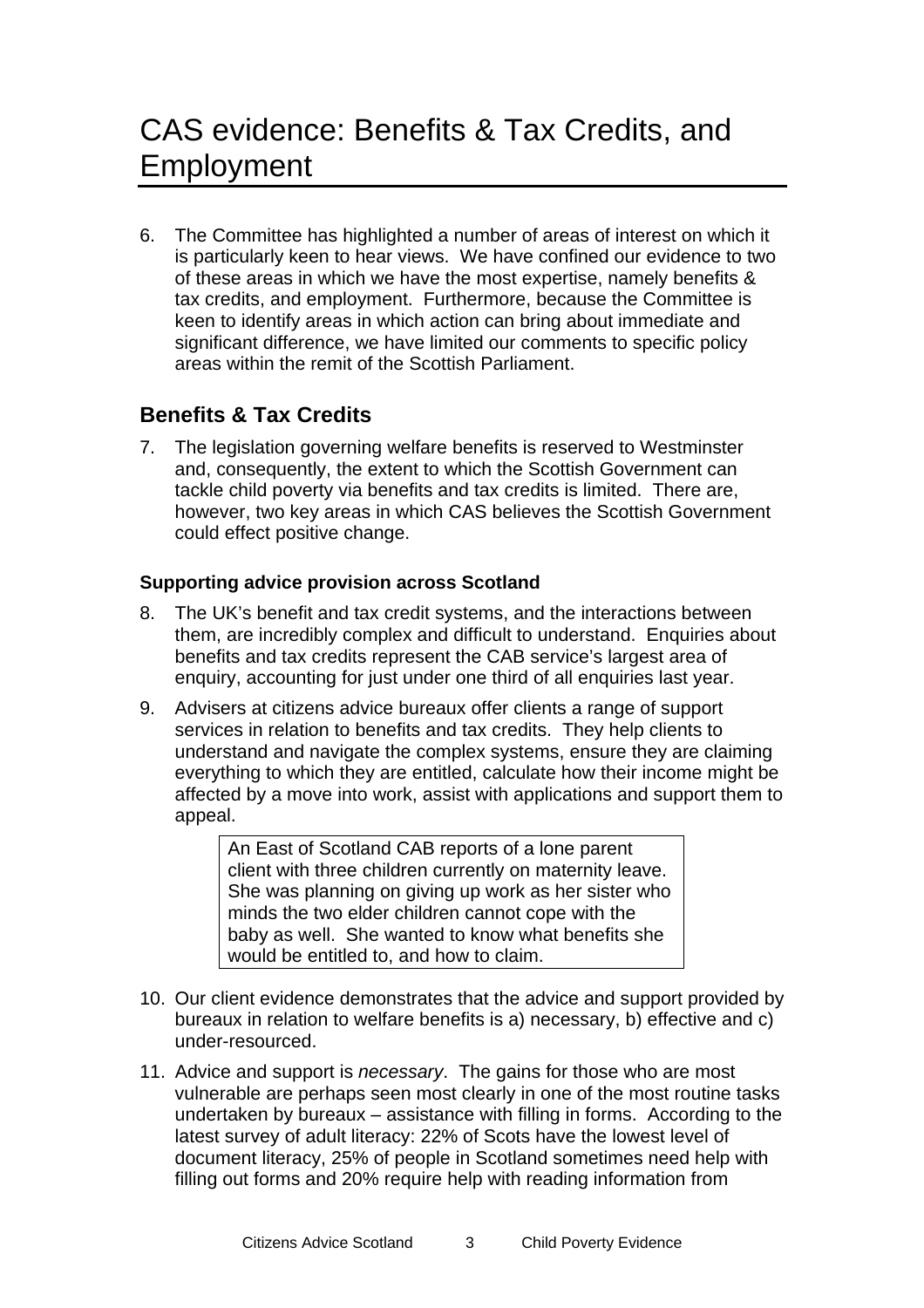government departments, businesses and other institutions  $4$ . The strong relationship between poverty and poor literacy means that, without CAB assistance, disadvantage is preserved rather than overcome.

A North of Scotland CAB reports of a client who had had to give up work due to child care problems. She tried to claim income support by phone, but was told the system was down and they would send a form for her to complete. She was having problems filling it in and came to the CAB for help.

A West of Scotland CAB reports of a client who came for help filling in a disability living allowance form. She has anxiety and depression and found the amount of paperwork involved too difficult to deal with on her own.

12. Advice and support is also necessary because the increasing complexity of the benefits and tax credit systems makes administrative failure by Government more common. The drive to modernisation and centralisation of the DWP's services has also meant that some CAB clients are left unable to access essential Government services without help and support. The consequences of these failures can be catastrophic, particularly given that the client group targeted by the benefits system is, by definition, more vulnerable.

> A West of Scotland CAB reports of a client couple who were bringing up their grandson. They were told they had been overpaid tax credits, but the Revenue had used incorrect figures in the calculation. The CAB adviser contacted the Revenue to advise them of this, and was told that their computer system has the correct details. They could not explain why the paperwork was different.

An East of Scotland CAB reports of a client whose jobseeker's allowance had not been paid into his bank account as expected. He went to his local jobcentre plus office, but they told him he had to phone the benefit delivery centre. The client did not have a phone and the local jobcentre said they could not provide one.

13. Advice and support is *effective*. Maximising our clients' incomes – primarily through benefits take up and tribunal appeals – literally puts more money in the pockets of Scotland's poorest people, and is thus a very effective means of tackling child poverty. In 2006/2007, the CAB service helped gain £48.3m for clients in confirmed financial gain. A further £27m was negotiated in reduced debt payments.

 $\overline{a}$ 

 $4$  Adult literacy in Scotland: analysis of data from the 1996 Adult Literacy Survey, page 6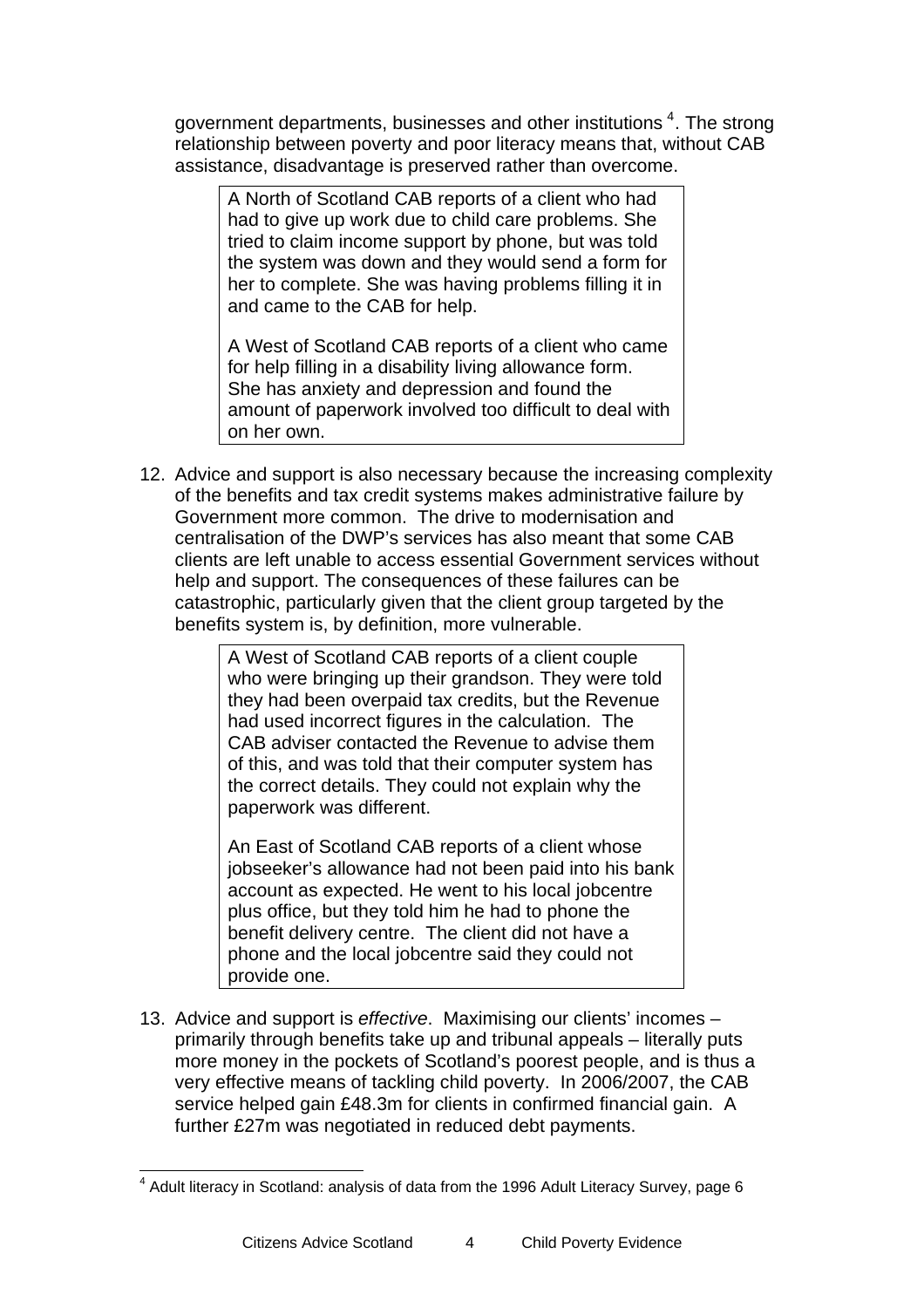<span id="page-4-0"></span>14. The advice and support offered by the CAB service also brings about softer benefits for clients that are not as easily measured but which nonetheless have a hugely positive impact on clients' lives, and in tackling child poverty. For example, case evidence shows that CAB clients also place significant value on the support they receive in terms of their emotional health and well-being as they go through the appeal process. The following comments were made by clients participating in our 2006 research into illness and disability<sup>[5](#page-4-0)</sup>:

> "It was a complete shambles. The system is not suitable for people with major cancer who are receiving active treatment but do not qualify for the 'fast-track' system. I would not have been able to apply or fight the refusal without the help of the CAB"

"[The IB appeals process is] Too complicated and stressful. When one appeal is successful it seemed like no time until I was sent for a medical again. Couldn't have managed without [CAB] help"

- 15. In addition, the benefits of advice provision are not just conferred on those individuals who seek advice, but extend into their local communities and beyond. Research by the Fraser of Allander Institute in 2005 showed that the majority of the £5.48m of client financial gain from Glasgow bureaux was spent on goods and services in the local area. It therefore directly led to the creation of 98 jobs in Glasgow, which tended to be created in the local community, and a further 22 across Scotland<sup>[6](#page-4-0)</sup>. The merits of advice services thus extend far beyond the individuals who seek the advice, bringing tangible benefits
- 16. The advice and assistance offered by the CAB service is also rated very highly by those who have used it. A recent MORI survey of CAB clients found that 98% felt able to trust the confidential service, 94% were satisfied with the CAB service overall, 92% were likely to use it again and 94% would be 'certain to' or 'very likely to' recommend the CAB to a friend or relative<sup>[7](#page-4-0)</sup>.
- 17. However, advice and support services in Scotland are currently *underresourced.* Our figures show, for instance, that in 2005/06, Scottish bureaux had to deny 337 clients representation at tribunal due to a lack of resources. The total amount of unmet need across Scotland is likely to be very sizeable, and can have a significant and detrimental impact on clients and their families. We are particularly concerned about this in light of research by the DWP which estimates that there will be 20,000 more appeals per year under the new system of Employment and Support

 $\overline{a}$ 

 $^5$  Paying the price: The real costs of illness and disability, CAS, July 2006

<sup>&</sup>lt;sup>6</sup> The Effect of Citizens Advice Bureaux on the Glasgow economy, Fraser of Allander Institute, March 2005 7

MORI 2006 briefing sheet, Citizens Advice Scotland 2006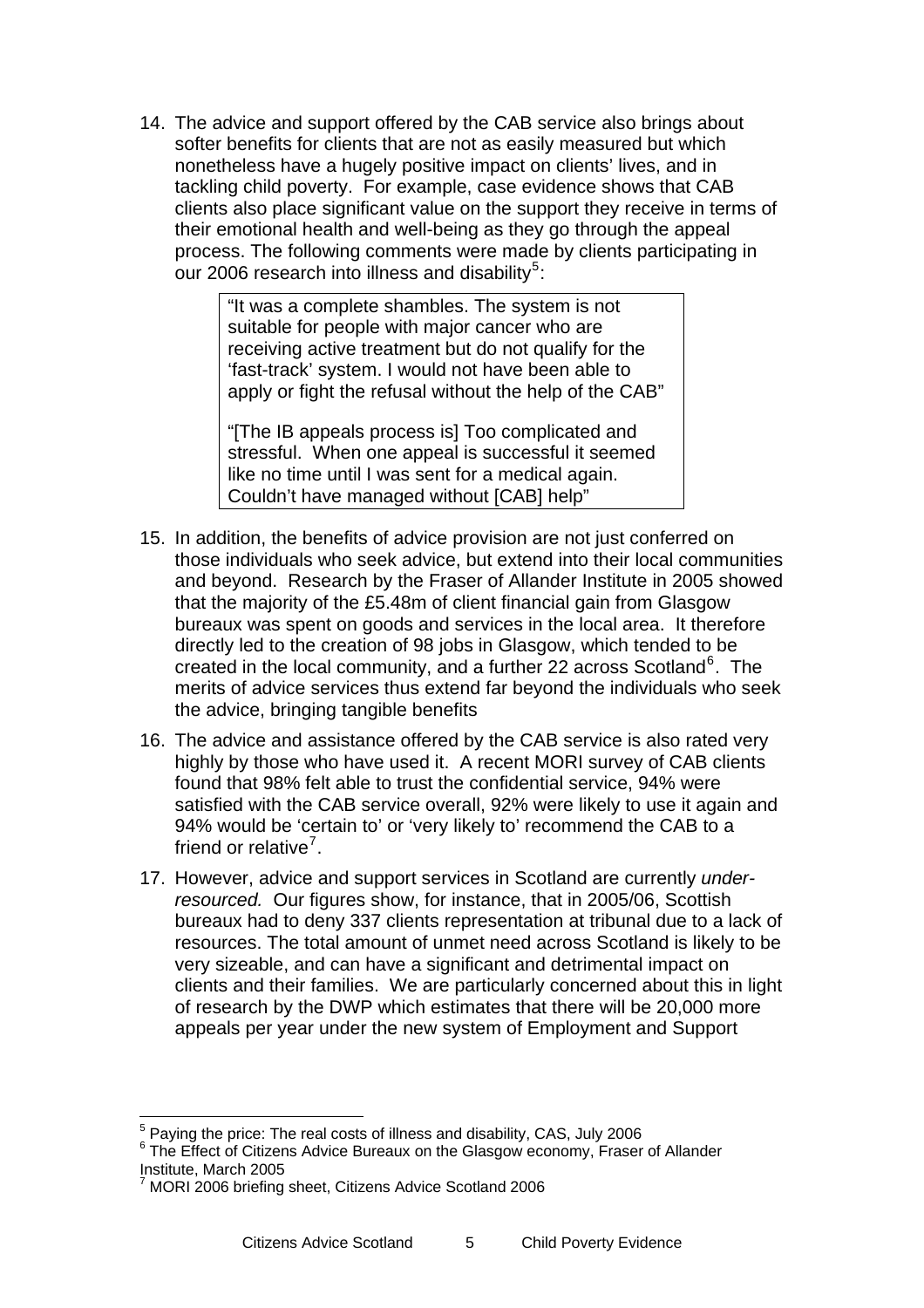<span id="page-5-0"></span>Allowance, compared with the current level of appeals in relation to incapacity benefits<sup>8</sup>.

18. Advice and support services are vital in ensuring that all citizens – and particularly the most disadvantaged - can engage effectively with both state and other institutions, and do not suffer through a lack of knowledge of their rights or the services available to them. The Scottish Government has a key role to play in ensuring that a comprehensive, well-resourced and stable advice and support network extends right across the country.

#### **Take-up campaigns**

- 19. Another key area in which the Scottish Government can work to tackle child poverty is in relation to benefit take-up campaigns. Current take up levels of many benefits are poor. Recent figures from the DWP indicate that between £9,090m and £14,380m of means-tested benefits and tax credits were unclaimed in 2005-06 $^9$  $^9$ .
- 20. Our case evidence shows that the reasons for this low uptake are many and varied. In some cases, clients are simply not aware of the benefits to which they are entitled. There is very low recognition, for instance, that housing benefit can be claimed by people who are in work but on low incomes, and this can act as a barrier to employment. Other clients are aware of their entitlement but have made a deliberate decision not to claim, perhaps because of a previous poor experience with DWP or HMRC that has left them reluctant to claim again.

An East of Scotland CAB reports of a lone parent client with three children aged under 16. She came to the bureau as she was having financial problems. A benefits check revealed she was entitled to housing benefit and council tax benefit of about £6/week. She had not realised she was entitled to these benefits.

- 21. As noted in the previous section, advice and assistance has a clear role to play in increasing benefit take-up. CAS was delighted to see this recognised by the Scottish Government in its recent consultation paper on tackling poverty<sup>[10](#page-5-0)</sup>. However, often low take-up is particularly extreme in very vulnerable and hard-to-reach groups. Consequently, in addition to the generic benefit advice and support offered by advice agencies such as citizens advice bureaux, we believe that significant inroads into child poverty could be made by targeted take-up campaigns, led and funded by the Scottish Government.
- 22. Of particular relevance in tackling child poverty would be a campaign designed around the needs of those lone parents who will no longer be able to claim income support on the grounds of being a lone parent,

<sup>&</sup>lt;sup>8</sup> Impact Assessment of The Employment and Support Allowance Regulations 2008 - Public Sector Impact only, page 10, DWP, March 2008

<sup>&</sup>lt;sup>9</sup> Income Related Benefits Estimates of Take-Up in 2005-06, September 2007  $10$  Taking forward the government economic strategy – A discussion paper on tackling poverty, inequality and deprivation in Scotland, Scottish Government, January 2008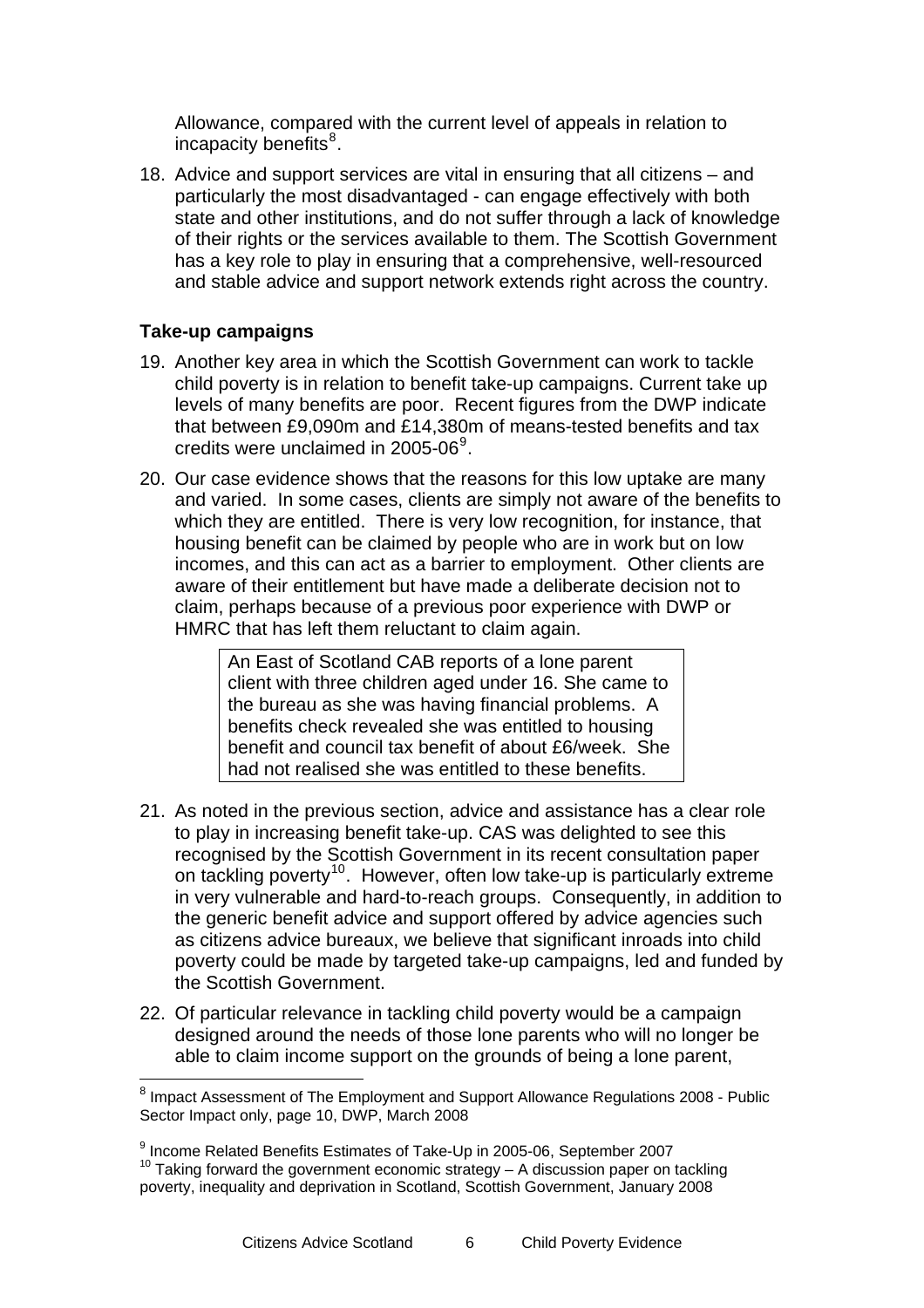<span id="page-6-0"></span>following the DWP's latest round of welfare reforms. This will affect lone parents whose youngest child is 12 from November 2008, ten from October 2009 and seven from October 2010. The DWP has estimated that, for the first tranche who will be affected in 2008, 45% will move to jobseeker's allowance, 15 % will remain on income support (on grounds other than being a lone parent), 16% will move to ESA, 8% will find work and 15% are unknown. This will clearly be a big upheaval, and it is imperative that this group of lone parents is supported throughout the process. For the 15% for whom the DWP cannot predict a 'destination', it is imperative that they have comprehensive benefit checks to establish they are receiving everything to which they are entitled.

23. An additional area in which CAS believes a focused take-up campaign could help address child poverty is in relation to tax credits and migrant workers. Recent (and as yet unpublished) research by CAS into migrant workers indicates that their most common benefit enquiries were concerned with working and child tax credits. The majority of clients were eligible for these benefits, but experienced difficulties applying for them and tracking the progress of their claims<sup>[11](#page-6-0)</sup>.

> A North of Scotland CAB reports of a Polish client who has worked in Scotland for three years. He lives with his wife and child and wanted to know if he would be able to apply for working tax credit and child tax credit.

24. Low take up of benefits is clearly critical to the individuals who are missing out on money to which they are entitled. But this is money that, if claimed, would directly benefit not only those individuals making the claim, but also their local communities and the Scottish economy as a whole. It is also money that is drawn from HM Treasury into Scotland. Funding from the Scottish Government to improve benefits take-up therefore has a multiplying effect – the amount of money secured, and the concomitant benefits, far outweighs the cost of any take up campaign.

#### **Employment: Supporting parents into decently paid work**

- 25. In 2006/07, bureaux across Scotland handled 47,388 issues relating to employment – 11% of the total number of issues dealt with by Scottish bureaux and the third most common problem area brought to the service.
- 26. Employment does not provide a guaranteed route out of poverty. Indeed, half of children living in poverty in the UK live in families where an adult is working full time<sup>[12](#page-6-0)</sup>. Case evidence shows us that, for some CAB clients, work merely means a transition from out-of-work poverty to in-work poverty.
- 27. However, work does offer an important route out of poverty for many people and, consequently, CAS broadly supports the UK Government's

 $11$  A8 CAB clients in Scotland: Understanding advice and information needs, CAS, awaiting publication

<sup>12</sup> Poverty in Scotland 2007, CPAG in association with SPIU and Poverty Alliance (2007)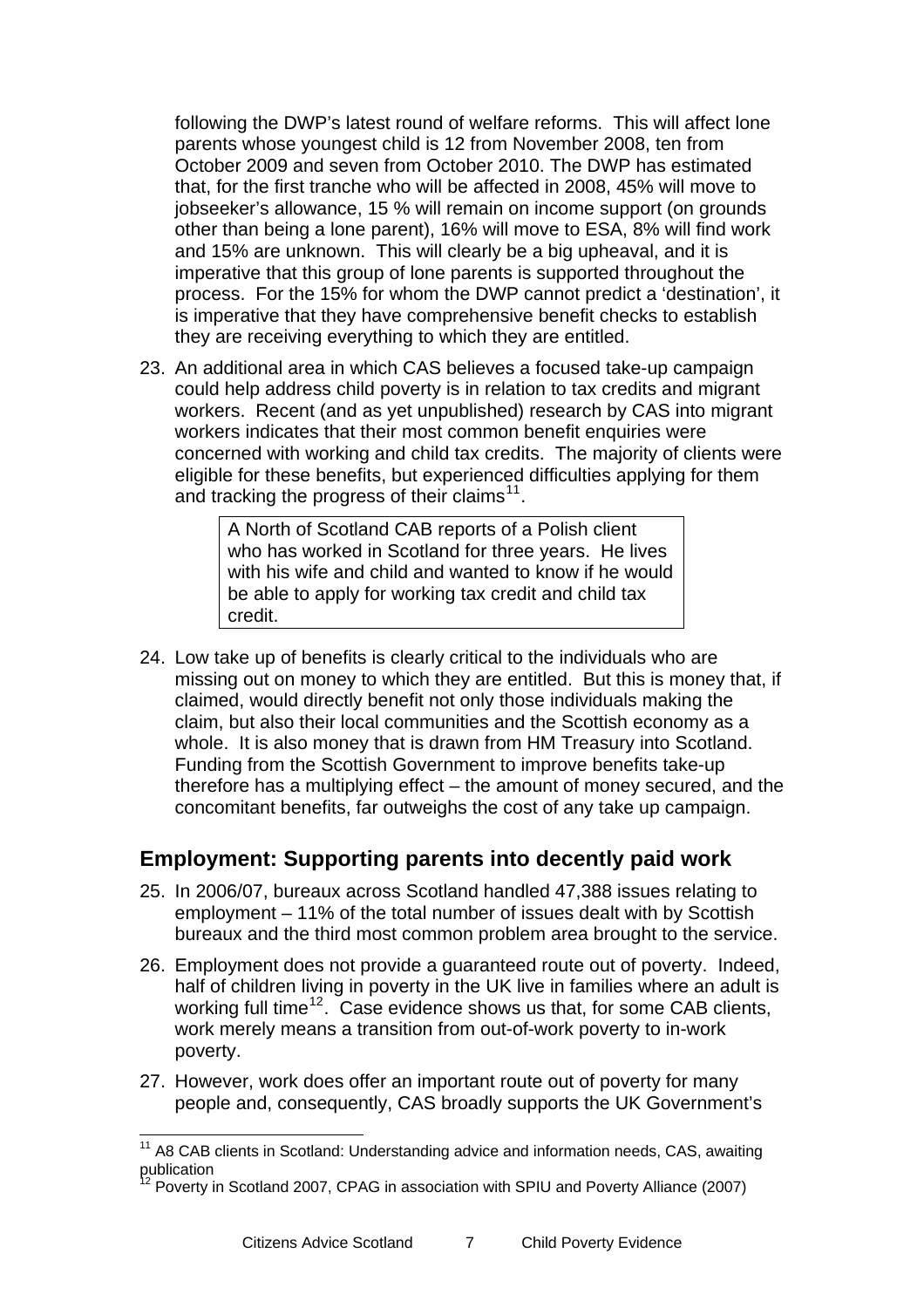<span id="page-7-0"></span>target of increasing the employment rate from 75% to 80%. In particular, we support the focus from both the UK and Scottish Governments on improving the employment chances of marginalised groups, through initiatives such as Pathways to Work, the Working for Families Fund and Workforce Plus.

#### **Childcare**

28. Case evidence demonstrates, however, that many CAB clients are still struggling to overcome the barriers that stand between them and employment. One of the most common of these is a lack of flexible, affordable and appropriate childcare. This can pose a particular problem for parents with sick or disabled children, who report that the specialist provision they need is simply not available or is prohibitively expensive. This lack of childcare can make it hard – particularly for lone parents – to combine employment with aspects of family and working life, such as school holidays, or changing shift patterns.

> An East of Scotland CAB reports of a client with a two year old child. She takes the child to work with her as she is unable to afford childcare.

> A West of Scotland CAB reports that many clients working in the city centre cannot get home in time to collect their children from after school clubs, which close around 6pm. If their children are over 11, there is no out of school provision. Parents are left with a dilemma – to choose not to work, or to choose to work and leave their children unsupervised at home.

- 29. Indeed, a lack of appropriate childcare is the single biggest barrier to  $\frac{1}{2}$  improving parents' employability<sup>[13](#page-7-0)</sup>. Despite significant improvements in recent years, and an overt commitment to improving childcare by both the previous and current administrations in Scotland, provision remains patchy and the "most expensive in Europe"<sup>[14](#page-7-0)</sup>. Wrap-around childcare is still an aspiration, rather than a reality. CAS therefore calls on the Scottish Government to ensure access is extended to high-quality, affordable and flexible childcare services that match children's needs and parents' working patterns.
- 30. The issue of childcare is of particular concern in the context of current UK-wide welfare reforms that will see certain groups of lone parents moved from income support to jobseekers allowance, starting in November 2008 for lone parents whose youngest child is 12. Although childcare issues have been a priority at both Holyrood and Westminster, the very fact that childcare is a devolved issue means that services and policies have been developing in a different way and at a different pace. Assumptions cannot therefore be made about the availability of childcare in Scotland based on what is happening in England. For instance, in

<sup>&</sup>lt;sup>13</sup> Combined response

<sup>&</sup>lt;sup>14</sup> Poverty in Scotland 2007, CPAG in association with SPIU and Poverty Alliance, 2007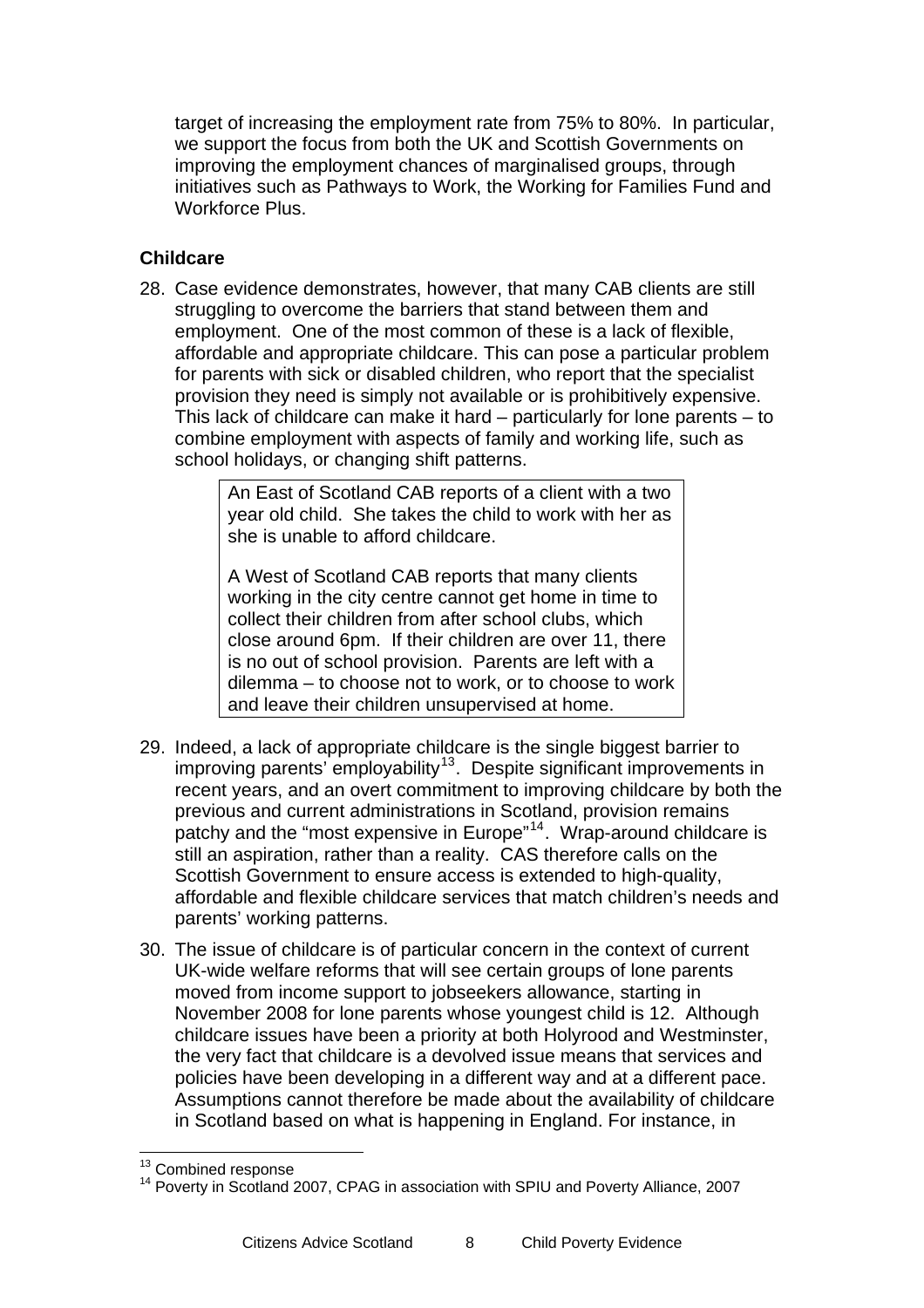<span id="page-8-0"></span>England there is a statutory requirement through the Childcare Act 2006 for local authorities to ensure that childcare is available for all working parents, whilst there is no such requirement in Scotland.

31. Issues to do with lone parent employment, childcare and child poverty are all closely related. Consequently, we would like confirmation that the Scottish Government is working closely with the DWP on this vital issue, and have previously called for evidence that a suitable system of childcare is in place *before* lone parents are moved to the jobseeker's allowance regime<sup>[15](#page-8-0)</sup>. Otherwise, there is the clear risk of introducing UKwide welfare reform policies, without the infrastructure to support the chances at a devolved level.

 $15$  In work, better off: Next steps to full employment  $-$  A response from Citizens Advice Scotland, CAS, October 2007